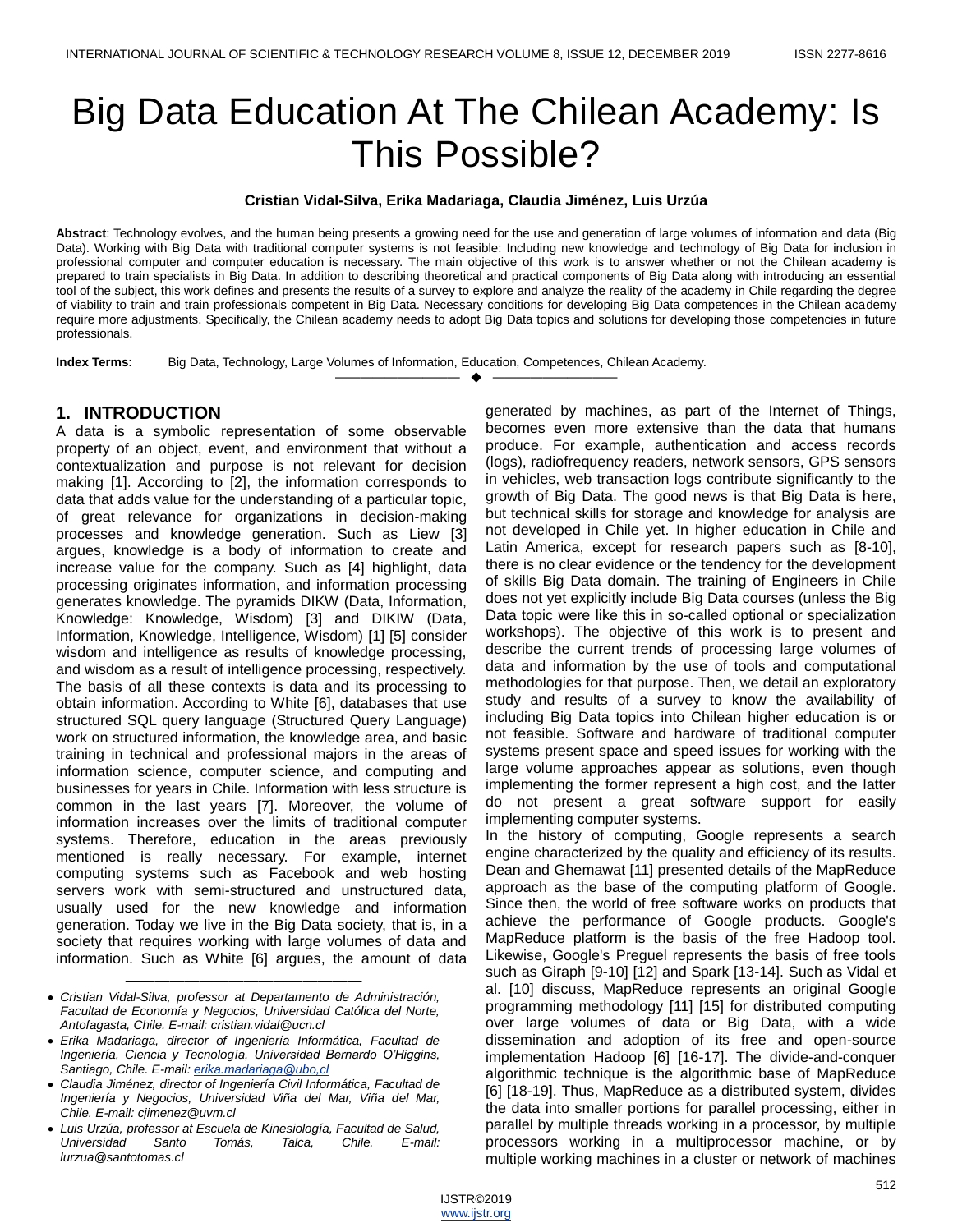[6]. The final output of this process is the combination of intermediate results of each of its workers (mappers and reducers). In practice, MapReduce is a distributed computing framework that allows avoiding distributed programming costs, such as guaranteeing the sending and receiving of messages.



Figure 1 [10] illustrates the four main operating architecture steps of a MapReduce solution in the Hadoop MapReduce philosophy: i) Fractioning and delivering of data fractions to each of the mappers. ii) Map modules that perform the map

functions for identifying relevant elements to send them to the next stage. iii) The organization stage that organizes data and groups intermediate results for distributing them to the reduction stage. iv) Reduce modules where the Reduce functions are executed to compact and summarize the results to write them on disk. Thus, in Hadoop and MapReduce, Mappers objects execute map functions, and Reducer instances execute reduce functions. For more detail of the MapReduce operation and philosophy, we suggest reviewing (White, 2015; Vidal et al., 2018). This paper structures as follows: Section 2 describes methodology of this study. Section 3 presents and discuss the main results of this study. Conclusions finally concludes and presents future work ideas.

#### **2 METHODOLOGY**

Table 1 details a survey applied to teachers belonging to the area of technologies and information technology of some institutions of higher education in Chile. Correctly, this survey was applied to 15 teachers belonging to different Chilean higher education entities. The survey was conducted at the end of 2016 and the beginning of 2017 and is composed of 15 questions classified in 4 segments. This study was carried out through the Google Docs platform under the name of the Current Status of Big Data in the Chilean Academy [20]. Figure 2 shows part of the tool interface for identification purpose. The study Current Status of Big Data in the Chilean Academy, as its name implies, seeks to measure and know the current reality of Big Data in Chilean higher education, as shown in Table 1, by quantifying the following variables: previous use of computer and Big Data technology, level of specialization in computer and Big Data technologies, level of relevance of Big Data for your academic institution. Tables 2, 3, and 4 present the questions for the variables of this study along with their answers using a Likert scale [21] to measure the feasibility for training in Big Data in the Chilean academy.

| TARLA I                                                |
|--------------------------------------------------------|
| SURVEY FOR TEACHERS IN THE AREA OF TECHNOLOGY AND      |
| INFORMATION TECHNOLOGY OF HIGHER EDUCATION ENTITIES IN |
| $\sim$ $-$                                             |

| Chile.       |                                                                           |                                |                     |  |
|--------------|---------------------------------------------------------------------------|--------------------------------|---------------------|--|
| #            | Focus                                                                     | <i><u><b>Questions</b></u></i> | <b>Answer Type</b>  |  |
| $\mathbf{1}$ | Personal Data<br>Surveyed.                                                | $1 - 5$                        | Single option       |  |
| 2            | The use of skills,                                                        | $6 - 8$                        | Multiple<br>options |  |
|              | computer<br>technologies, and<br>Big Data.                                |                                |                     |  |
| 3            | The specialization<br>level of Information<br>Technology and Big<br>Data. | $9 - 12$                       | Single option       |  |
| 4            | The level of<br>relevance of Big Data<br>c                                | $13 - 15$                      | Single option       |  |

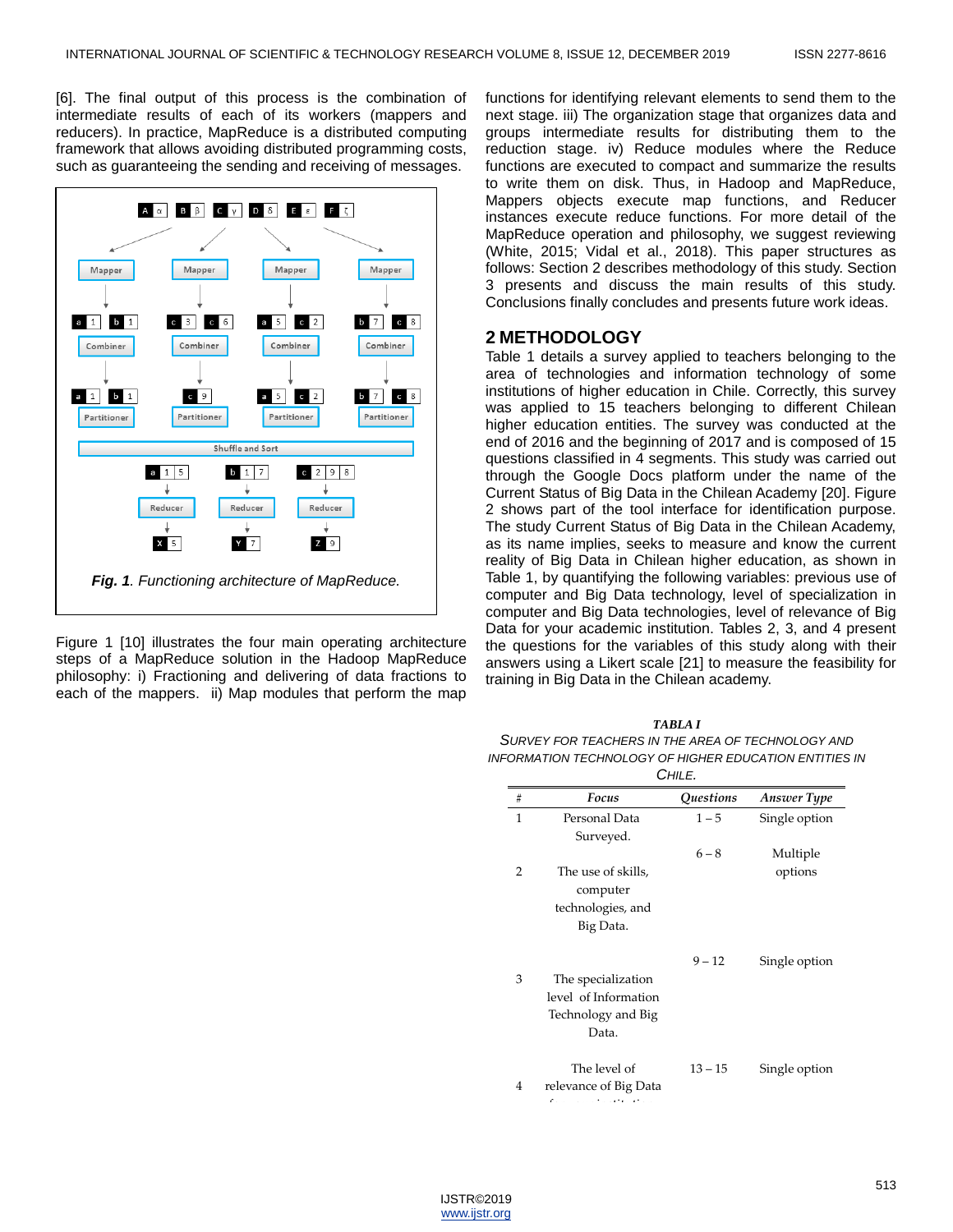| ESTADO ACTUAL DEL BIG DATA EN LA ACADEMIA CHILENA                   |                                                                                                                                                                                                      |
|---------------------------------------------------------------------|------------------------------------------------------------------------------------------------------------------------------------------------------------------------------------------------------|
| <b>INTRODUCCIÓN</b>                                                 |                                                                                                                                                                                                      |
| academia Chilena                                                    | La presente encuesta tiene como objetivo evidenciar el estado actual del tópico "Big Data" en la                                                                                                     |
| <b>INSTRUCCIONES</b>                                                |                                                                                                                                                                                                      |
| tratadas de manera confidencial y no hay respuestas buenas ni malas | Vuestra experiencia y visión como institución educacional que forma a futuros especialistas en un<br>contexto de computación e informática es muy importante para este estudio. Sus respuestas serán |
|                                                                     | UNIVERSIDAD<br>O'HIGGINS                                                                                                                                                                             |
|                                                                     |                                                                                                                                                                                                      |
| NOMBRE DE LA INSTITUCIÓN                                            |                                                                                                                                                                                                      |
| (Tu respuesta)                                                      |                                                                                                                                                                                                      |
|                                                                     |                                                                                                                                                                                                      |
|                                                                     |                                                                                                                                                                                                      |
| DIRECCIÓN DE LA INSTITUCIÓN                                         |                                                                                                                                                                                                      |
| (Tu respuesta)                                                      |                                                                                                                                                                                                      |
|                                                                     |                                                                                                                                                                                                      |
|                                                                     |                                                                                                                                                                                                      |
| <b>NEXT</b>                                                         |                                                                                                                                                                                                      |
|                                                                     | Página 1 de 3                                                                                                                                                                                        |

#### **3 RESULTS**

According to the results of the survey, 93% of respondents represent university teachers, and the remaining 7% belong to another type of higher education institution, as shown in Figure 3. In this context, as seen in Figure 4, 40% of respondents fulfill the role of only a teacher, who do not devote themselves to research, a semi-limitation towards the acquisition and development of new themes. Likewise, 40% of the teachers surveyed fulfill the role of teacher and researcher who are prepared to investigate new technologies, techniques, or methodologies such as Big Data in theory. 20% of respondents indicate that their role refers to another, the one that could only be a coordinator, director, or another similar role. 0% of respondents fulfill a research-only role. When asked about the tools or techniques used by the institution regarding the processing of data and information (1st question of table 3), in the field totally oriented to Big Data, 33% of respondents replied that the most used were Bases of NoSQL Data, even if the adoption of a philosophy of how MapReduce is key to understanding contexts, types of problems and possible results to solve by working with large volumes of data. Besides, 73% of respondents responded that the most used tool not related to Big Data corresponds to SQL databases, although that tool mainly allows working with volumes of structured and relational information no of the size of Big Data itself.

| TABLA II                                                  |
|-----------------------------------------------------------|
| QUESTIONS ABOUT THE USE OF SKILLS, COMPUTER TECHNOLOGIES, |
| AND BIG DATA.                                             |

| Answer<br>Type<br>Inclusive<br>Options | <b>Answer Options</b><br>Database (BD)<br>NoSQL - SQL<br>Database-<br>Hadoop<br>MapReduce - R -                                                      |
|----------------------------------------|------------------------------------------------------------------------------------------------------------------------------------------------------|
|                                        |                                                                                                                                                      |
|                                        |                                                                                                                                                      |
|                                        |                                                                                                                                                      |
|                                        |                                                                                                                                                      |
|                                        |                                                                                                                                                      |
|                                        |                                                                                                                                                      |
|                                        |                                                                                                                                                      |
|                                        | <b>SAS</b> - Machine                                                                                                                                 |
|                                        | Learning - Java -                                                                                                                                    |
|                                        | Hive QL - Python -                                                                                                                                   |
|                                        | Mahout - Tableu -                                                                                                                                    |
|                                        | Julia - Ipython -                                                                                                                                    |
|                                        | Ruby - Qlikview -                                                                                                                                    |
|                                        | Other (indicate)                                                                                                                                     |
| Inclusive<br>Options                   | Methodology for<br>Big Data<br>processing -<br>Standards for Big<br>Data processing -<br>Use of statistical<br>software such as<br>Excel, SAS, SPASS |
|                                        | or similar - Data<br>management skills                                                                                                               |
|                                        | including                                                                                                                                            |
|                                        | documentation,                                                                                                                                       |
|                                        | registration, and                                                                                                                                    |
|                                        | access control -                                                                                                                                     |
|                                        | Ability to work                                                                                                                                      |
|                                        | with text analysis -                                                                                                                                 |
|                                        | Data Mining -                                                                                                                                        |
|                                        | Other (indicate)                                                                                                                                     |
|                                        |                                                                                                                                                      |
| Inclusive                              | Communication -                                                                                                                                      |
| Options                                | Creativity for                                                                                                                                       |
|                                        | problem-solving -                                                                                                                                    |
|                                        | Teamwork -                                                                                                                                           |
|                                        | Initiative - Privacy                                                                                                                                 |
|                                        | - Data governance                                                                                                                                    |
|                                        | - Ethics - Other                                                                                                                                     |
|                                        | (indicate)                                                                                                                                           |
|                                        |                                                                                                                                                      |

*Figures 5 and 6 detail the academic productivity in the Big Data topic at the institutions of higher education of the respondents. Academic productivity considers publications in indexed or non-indexed journals, presentation of papers in academic congresses, or some other type of event on the subject of Big Data.*

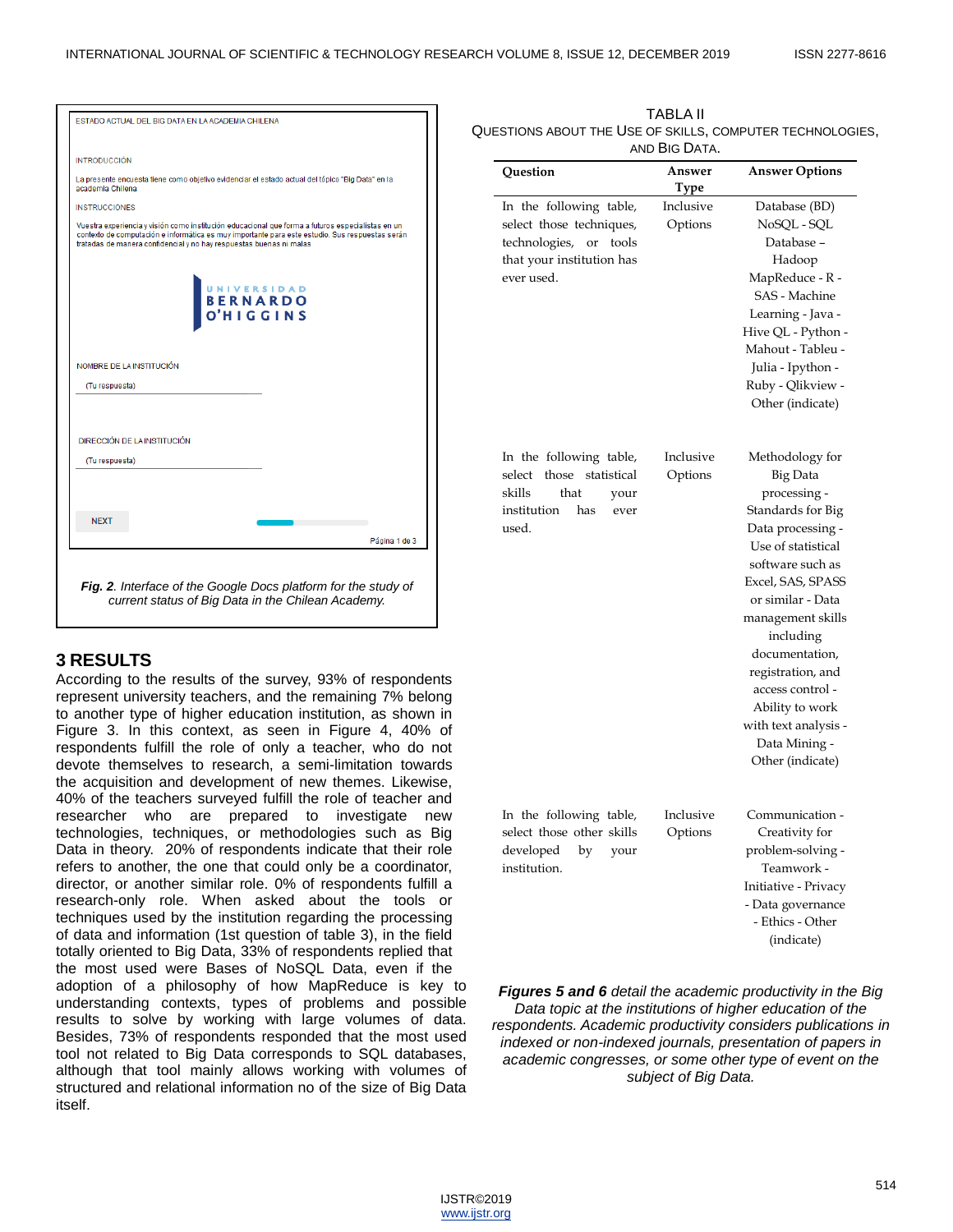





Academic productivity corresponds to the results of the last questions in table 4. These results show that the academic productivity of the respondents in the Big Data topic is very low (practically zero). There is a clear correlation between the role of the respondents and their academic productivity. Thus, people who are non-exclusive researchers experienced little updating in new technologies such as Big Data. These results are consistent with what Figure 7 shows, where only 13% of the educational institutions of the respondents consider the Big

| TECHNOLOGIES, AND BIG DATA.                                                                                                                         |                                                              |  |  |
|-----------------------------------------------------------------------------------------------------------------------------------------------------|--------------------------------------------------------------|--|--|
| Ouestion                                                                                                                                            | <b>Answer Options</b>                                        |  |  |
| How important are the                                                                                                                               | Nothing - Low - Medium -                                     |  |  |
| techniques and tools of<br>BIG DATA in your<br>career plans and<br>programs? (Select your<br>alternative)                                           | Advanced - Expert                                            |  |  |
| Number of application<br>or research work about<br>BIG DATA that was<br>carried out in your<br>institution<br>(check<br>according to quantity)      | $0 - 1$ - between 1 and 3 - between 3<br>and 5 - more than 5 |  |  |
| Number of academic<br>events in which the BIG<br>DATA topic has been<br>present, in which you<br>have participated (check<br>according to quantity) | $0 - 1$ - between 1 and 3 - between 3<br>and 5 - more than 5 |  |  |

TABLA IV QUESTIONS ABOUT THE USE OF SKILLS, COMPUTER TECHNOLOGIES, AND BIG DATA.

Data topic to be highly relevant.



Clearly, due to the massive use of technology and the presence of large volumes of data (Big Data), competencies related to Big Data are essential in various current areas such as business and education [22-23]. Such as Dede [23] mentions, education research can benefit greatly from Big Data and the current computer revolution. Now the availability of online resources related to educational technology expands research opportunities in learning, including gender, ethnicity, economic situation, among other variables. Education and research in Chile should consider these resources for the teaching and learning process in the development of Big Data skills.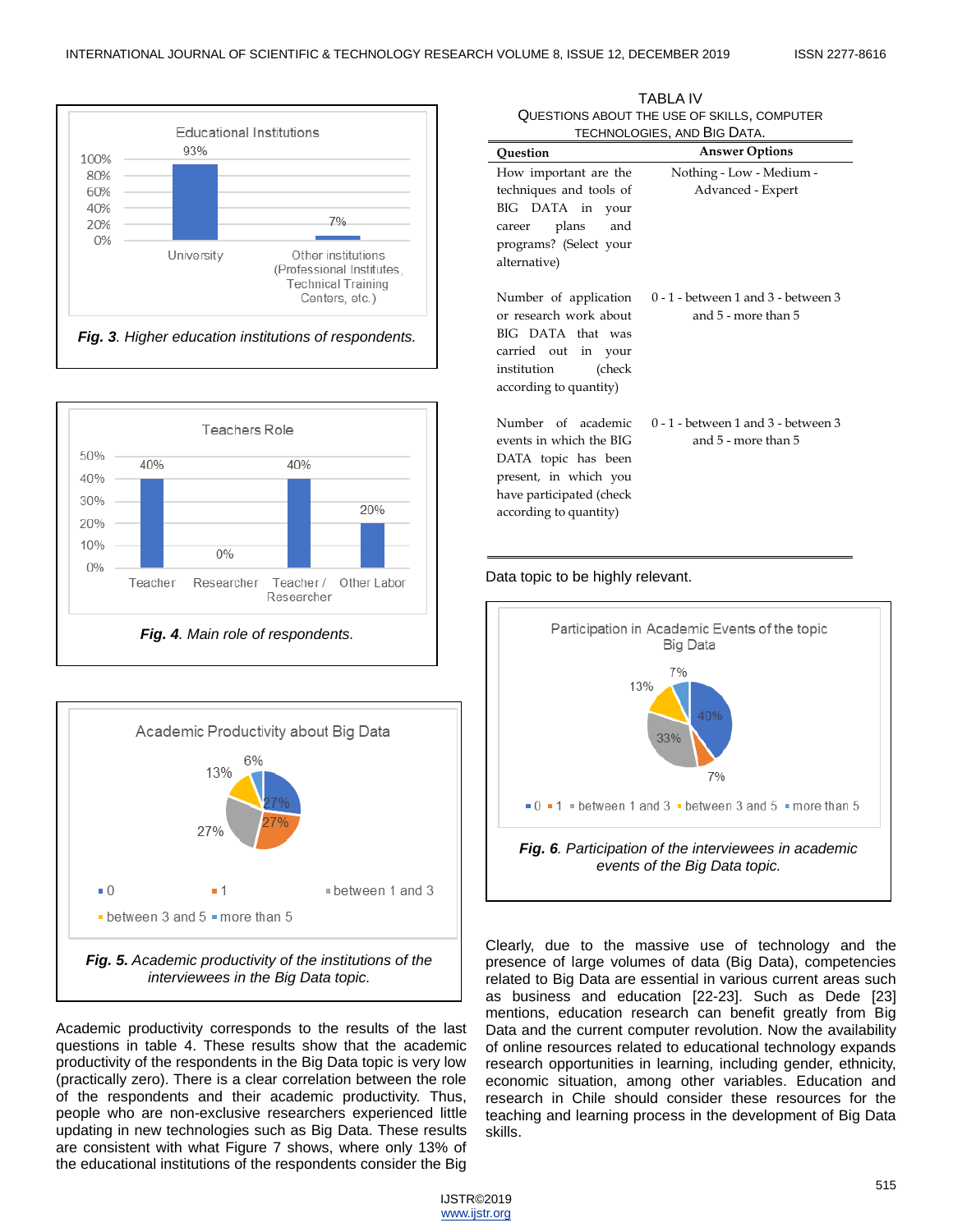

According to the work of Williams [24], English analytical learning and the massive use of information or Big Data play a preponderantly positive role in the development of competencies in university students. As previously noted, this invites universities in Chile to use guided learning platforms as tools to support Big Data thematic courses (and also any other competition). The incorporation of Big Data in the academy requires the inclusion of the topics of analysis, design, implementation, and testing of solutions for the software engineering and computer areas as well as for any other area that works with information which is current for any area of knowledge. This work presented the results of a study about the reality of Big Data in the Chilean academy. According to these results, in the academy in Chile, even when there are the bases to enter the world of Big Data, a structural change in theoretical and practical content is required to achieve competent professional training in Big Data. Besides, the effective realization of such change requires a definition of skills and learning outcomes, as well as levels of development. Including Big Data in the computer academy in Chile is being similar to the incorporation of object-oriented software development. For example, one of the authors did not develop object-oriented competencies in the undergraduate (1998- 2003), and this paradigm existed in the world industry and academy since the late 1960s [25] and mid- 80, respectively. Big Data is known and popular for Google since 2004 [11], and, with the elapsed time, this work shows the reality of the academy in Chile in the viability of training competent professionals in Big Data.

#### **4 FINAL DISCUSSION**

The incorporation of Big Data in the academy requires the inclusion of the topics of analysis, design, implementation, and testing of solutions for the software engineering and computer areas as well as for any other area that works with information which is current for any area of knowledge. This work presented the results of a study about the reality of Big Data in the Chilean academy. According to these results, in the academy in Chile, even when there are the bases to enter the world of Big Data, a structural change in theoretical and practical content is required to achieve competent professional training in Big Data. Besides, the effective realization of such change requires a definition of skills and learning outcomes, as well as levels of development. Including Big Data in the

| COMPUTER TECHNOLOGY AND BIG DATA.                                                                                                                                                                                                                                        |                                                          |                                                                                                                                                                                                                                                                                                                                                          |  |
|--------------------------------------------------------------------------------------------------------------------------------------------------------------------------------------------------------------------------------------------------------------------------|----------------------------------------------------------|----------------------------------------------------------------------------------------------------------------------------------------------------------------------------------------------------------------------------------------------------------------------------------------------------------------------------------------------------------|--|
| Question                                                                                                                                                                                                                                                                 | Answer<br>Options                                        | Items                                                                                                                                                                                                                                                                                                                                                    |  |
| To indicate the degree<br>specialization<br>of<br>that<br>you reach in working<br>the<br>following<br>with<br>computational tools. If<br>you have not used any<br>of them, the degree of<br>knowledge<br>"Nothing"<br>adequate<br>seems<br>an<br>option.                 | Nothing -<br>$Low -$<br>Medium -<br>Advanced -<br>Expert | NoSQL Database -<br>SQL Database -<br>Hadoop-<br>MapReduce - R -<br>SAS - Machine<br>Learning - Java -<br>Hive QL - Python -<br>Mahout - Tableu -<br>Julia - Ipython -<br>Ruby - Qlikview -<br>Other (indicate)                                                                                                                                          |  |
| To indicate the degree<br>of specialization<br>that<br>you reach in working<br>following<br>with<br>the<br>statistical skills. If you<br>do<br>not possess<br>any<br>specialization skill, the<br>knowledge<br>degree of<br>"Nothing"<br>seems<br>an<br>adequate option. | Nothing -<br>Low -<br>Medium -<br>Advanced-<br>Expert    | Methodology for<br>Big Data<br>processing -<br>Standards for Big<br>Data processing -<br>Use of statistical<br>software such as<br>Excel, SAS, SPSS or<br>similar - Data<br>management skills<br>including<br>documentation,<br>registration, and<br>access control -<br>Ability to work<br>with analysis of<br>data - Data mining<br>- Other (indicate) |  |
| To indicate the degree<br>of specialization<br>that<br>you reach working with<br>the following skills. If<br>you do not possess any<br>of<br>these<br>skills,<br>the<br>knowledge<br>degree of<br>"Nothing"<br>seems<br>an<br>adequate option.                           | Nothing -<br>Low-<br>Medium -<br>Advanced –<br>Expert    | Communication -<br>Creativity for<br>problem-solving -<br>Teamwork -<br>Initiative - Privacy<br>- Data governance<br>- Ethics - Other<br>(indicate)                                                                                                                                                                                                      |  |

TABLA III QUESTIONS ABOUT THE DEGREE OF SPECIALIZATION IN

computer academy in Chile is being similar to the incorporation of object-oriented software development. For example, one of the authors did not develop object-oriented competencies in the undergraduate (1998-2003), and this paradigm existed in the world industry and academy since the late 1960s [25] and mid- 80, respectively. Big Data is known and popular for Google since 2004 [11], and, with the elapsed time, this work shows the reality of the academy in Chile in the viability of training competent professionals in Big Data.

#### **5 CONCLUSIONS**

This work defined and presented the and analysis and results of a study about the feasibility of training competent